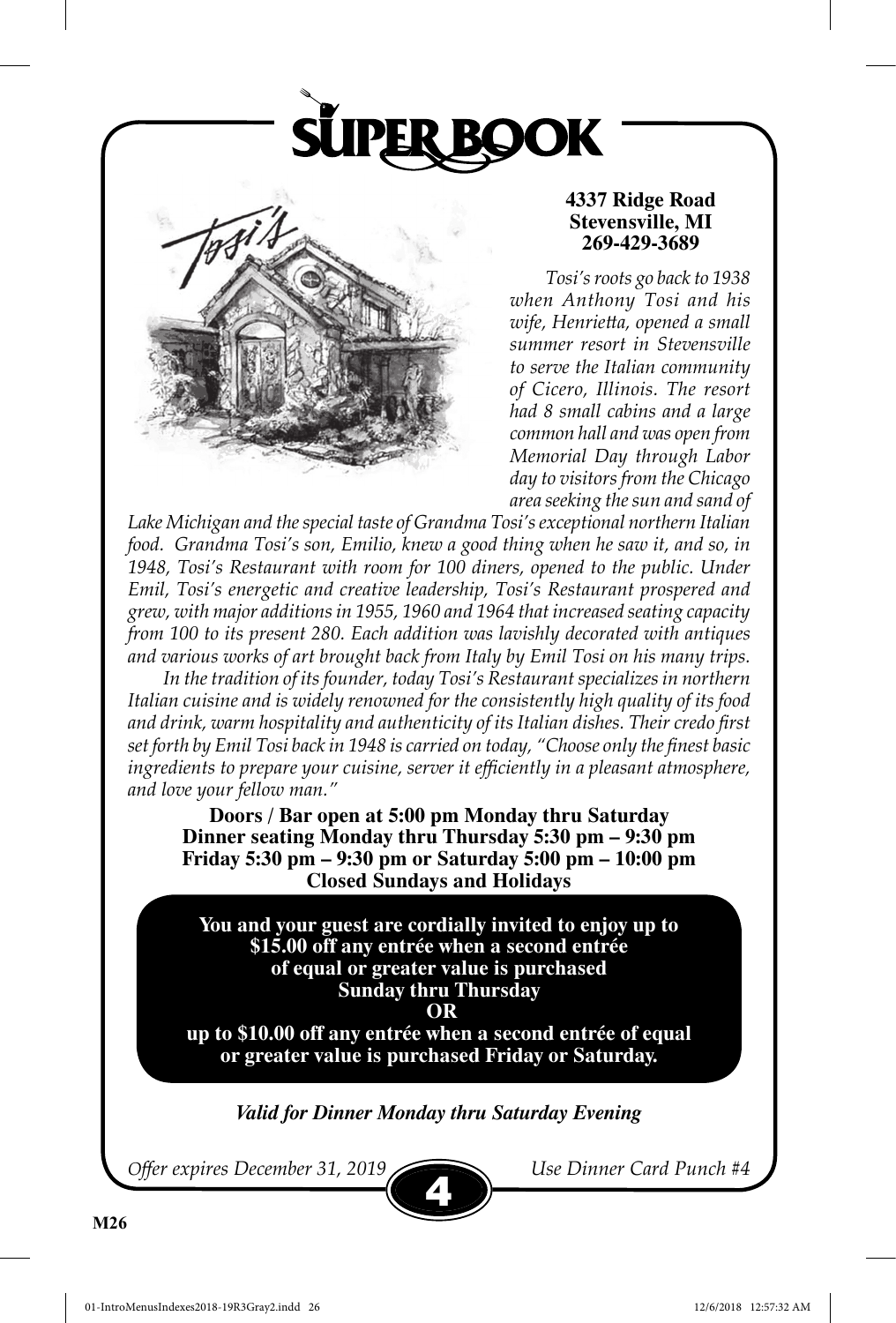## *AntiPasto*

#### **Coconut Shrimp**

Five tiger shrimp rolled in sweet coconut, fried and served with a curry mayo 12

#### **Escargot**

Baked in Tosi's scampi butter 12

### **Housemade Toasted Ravioli**

Ricotta cheese and spinach pillows lightly fried, and served with house made ragu or marinara 11

#### **Scallops**

Pan seared then finished off in the oven with a lobster cognac sauce. Drizzled with truffle oil and topped with micro greens. 13

#### **Calamari**

Buttermilk marinated, hand cut and flash fried with lemons and fennel and served with marinara 11

#### **Artichoke Spread**

A creamy spinach & artichoke spread. Served with Italian flat bread from our wood oven 12

#### **Wrapped Brie**

Puffed Pastry wrapped brie baked to a golden brown and topped with a warm peach and pecan compote 13

#### **Margarita Goat Cheese**

Wood roasted goat cheese spread with a margarita sauce. Served with Italian flat bread from our wood oven 12

## *12" Pizza* <sup>13</sup>

*Fresh house made dough prepared daily and baked in our traditional wood burning brick oven. Topped with our house blend pizza sauce and cheese. Gluten Free pizza dough available.*

#### **Sicilian**

Salami, Italian sausage, pepperoni, pancetta, basil

#### **Mediterranean**

Kalamata olives, goat cheese, artichokes, sun dried tomatoes, touch of pesto, spinach

#### **Al Funghi con Salsiccia**

Italian Sausage, tomato sauce, portabello mushrooms

#### **Margherita**

Thin slices of tomato, mozzarella, pesto, basil

#### **BBQ Chicken**

Sweet and tangy bbq sauce base, wood roasted chicken & red onions

#### **The Burrata**

Pesto and garlic base with fire roasted tomatoes and a lite covering of our pizza cheese. Finished off with arugula lettuce and burrata

## *Insalata*

*All dinners come with soup or salad. For an additional charge of \$4 you may upgrade to a specialty salad.*



Crisp iceberg, bacon and Gorgonzola tossed in house made ranch dressing. Topped with tomatoes, green apples, and fire roasted tomatoes. 13

#### **Traditional Caesar**

Romaine lettuce tossed with Asiago and our Caesar dressing made with garlic, egg, olive oil and red wine vinegar. Topped with house made croûtons. 11

#### **Spinach**

Spinach-Baby Spinach tossed in a brown sugar balsamic vinaigrette and topped with sliced apples, pecans, red onion, & dried cranberries. 12

#### **Arugula Salad**

Fresh arugula and farro tossed in a mustard vinaigrette. Topped with mandarin oranges, Fire roasted tomatoes, Burrata and Micro Greens 13

#### **House Salad**

Baby greens and iceberg mixture with red onions, cucumber and tomatoes Side 5 / Dinner 9

**For an additional charge add to any salad:**  Scottish Salmon 9 Four Tiger Shrimp 9 Char Grilled Angus Steak (four ounce) 9 Grilled Chicken Breast 6

**House made dressings:** Tosi's (house), Toasted Garlic, Honey Mustard, Buttermilk Ranch, Bleu cheese, Thousand Island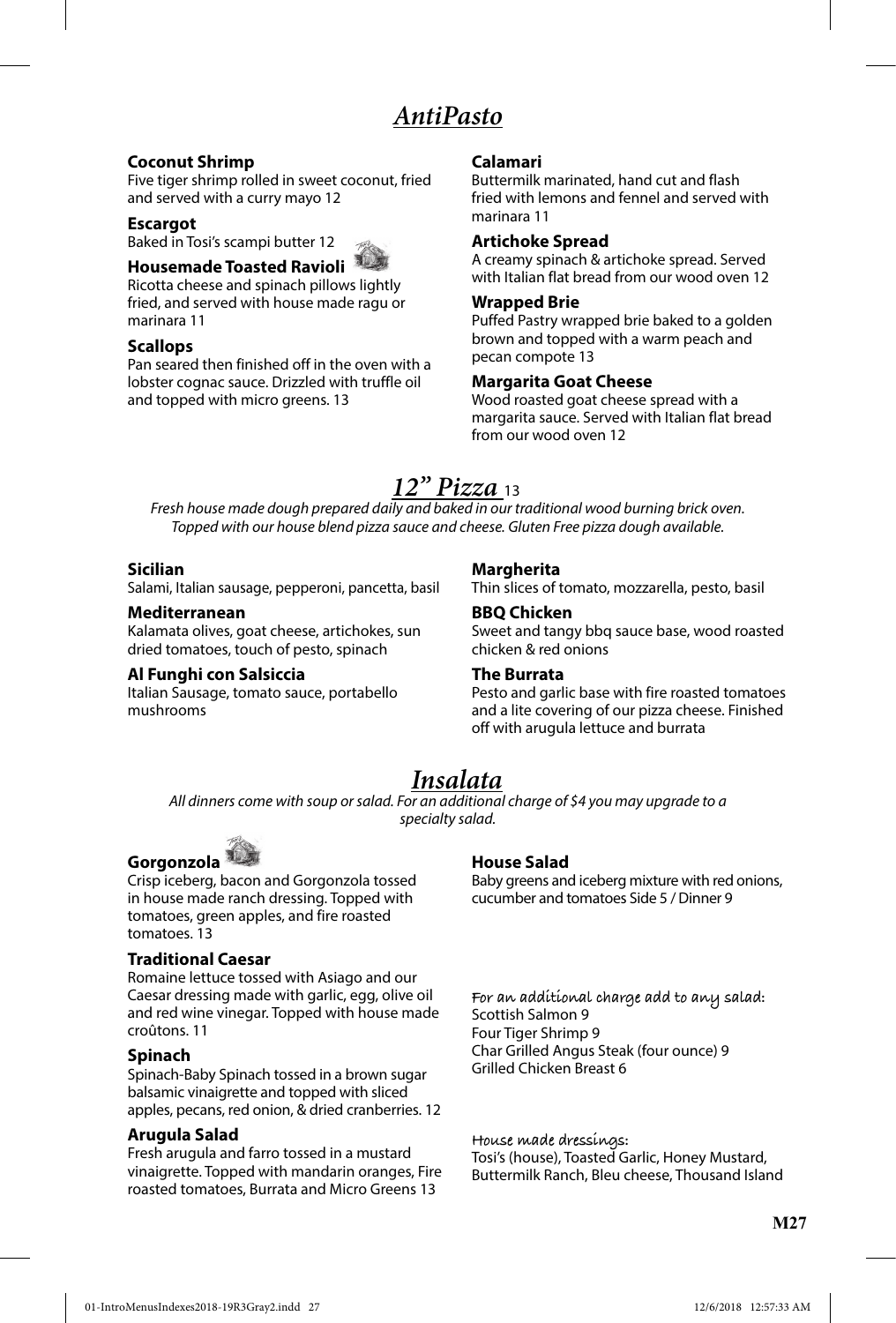## *Frutti Di Mare*

#### **Great Lakes Whitefish**

Horseradish crusted, drizzled with a citrus basil aioli. Served with sweet potato Au gratin. 24

#### **Salmon En Papillote gf**

Fresh caught Scottish salmon baked in parchment paper with a house made Dijon peppercorn butter. Accompanied with sweet potato Au grain. 25

#### **Alaskan King Crab Legs gf**

1 pound of steamed crab legs, split and ready for drawn butter, and served with dill red skin potatoes 42

#### **Salmon Margarita Fire Roasted gf**

Scottish Salmon wood roasted with a margarita tomato topping. Served with roasted tri colored potatoes and vegetable from our wood oven 25

## *Pollo*

*Served with House Made Fettuccine unless indicated.* 

#### **Chicken Marsala**

Boneless chicken breast lightly dusted and browned in marsala wine and mushrooms 22

#### **Chicken Piccata**

Boneless chicken sautéed with lemon, capers and white wine sauce 22

#### **Chicken Parmigiana**

Breaded boneless chicken breast baked in our house-made marinara, topped with a three cheese blend and served over tossed spaghetti 22

#### **Wood Roasted Chicken gf**

Half a chicken wood roasted with a porcini mushroom rag out. Served with vegetables from our wood oven. 25

# *Veal, Lamb, Beef and Pork All of our steaks are Midwestern USDA Certified Angus Beef. Our steaks and chops are seasoned*

*to perfection with salt and pepper and grilled over charcoal. Served with mashed potatoes, mushrooms and a vegetable.*

**Scaloppini House Specialty! The Superset pounded veal tenders of Scalopin Scalopin**<br>Thin sliced pounded veal tenderloin sautéed in marsala wine and mushrooms. Served with house made fettuccine 33

#### **T-Bone Lamb Chops gf**

Char-grilled and brushed with garlic and rosemary oil. Twin 10 oz. chops 37, Single 10 oz. chop 29

#### **Osso Bucco**

Braised and slow roasted veal osso bucco in a porcini rag out. Served on a puree of celery root 30

#### **Filet Mignon gf**

Midwestern Angus beef tenderloin hand cut and cooked to your desire over charcoal 8 oz. 35 / 5 oz. 30

#### **Porterhouse gf**

Seasoned and seared in a cast iron skillet and basted with a rosemary butter. 20 oz. 38

#### **Tournedos**

Twin 5 ounce beef tenderloin medallions finished with a brandy herb butter. 40

#### **Barbecued Ribs gf**

Slow braised pork ribs in Tosi's original marinade. Finished off in our wood burning oven with our sweet and tangy barbecue sauce. Served with dill red skin potatoes Full Rack 29, Half rack 21

gf - Shows our Gluten Free ingredient options.

**All our dishes are made from scratch and based on availability, so we appreciate your patience.**

#### **Ask your server about menu items that are cooked to order or served raw. Consuming or undercooked meats, poultry, seafood, shellfish, or eggs may increase your risk of food-borne illness.**

**M28**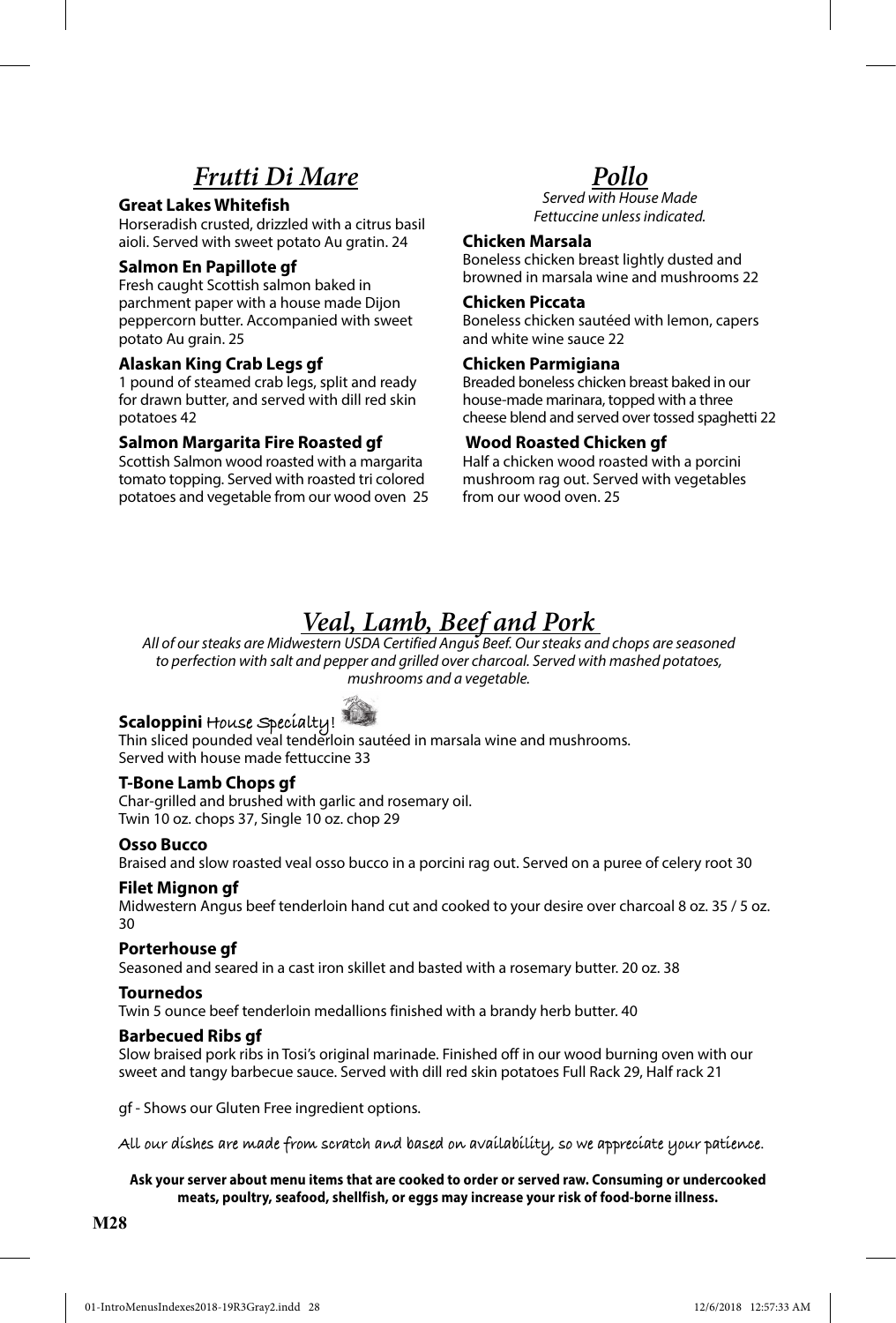## *Pasta*

*Here at Tosi's we make our pasta just one way: the way Grandma Tosi taught us. That means making our sauces fresh in house and our pastas by hand, everyday. We start with Old world recipes and use only the highest quality ingredients to bring our family's traditions to your table.*

**Malfatti** V

**House Specialty! Since 1939**  Hand made spinach rolls layered with our house made Bolognese, Béchamel and mushrooms 2 rolls 22 / 1 roll 15

#### **Tosi Ragu Spaghetti** V 16

Add house made meatballs 22

#### **Tuscan Penne** V

Tomato sauce with Italian sausage, bell peppers, onions, garlic, marsala wine, butter and Asiago cheese 22

#### **Amatriciana** V

Penne pasta tossed with a spicy blend of tomatoes, garlic, white wine, Parmesan and red pepper flakes. 21

#### **Gnocchi** V

Potato dumplings, shrimp, and spinach in a garlic cream sauce 25

#### **Eggplant Manicotti** V

Thinly sliced eggplant with ricotta rolled inside then baked in a marinara sauce and topped with Asiago 22



Linguine pasta, seared sea scallops, lobster and tiger shrimp tossed in a spicy pancetta tomato sauce 33

#### **Lasagna**

Four layers of house made pasta sheets stuffed with a blend of five cheeses, Italian sausage, spinach and our house made Bolognese 23

#### **Fonghetto**

House made mushroom pasta in a Gorgonzola cream sauce with beef tenderloin and arugula 25

#### **Tosi's Bucatini Carbonara**

House made bucatini noodle tossed in a garlic cream sauce, pancetta, & arugula. 23

**For an additional charge add to any Pasta:**  One Grilled Chicken Breast 6 Italian Sausage 6 Meatballs 6 Four Tiger Shrimp 9

Pastas marked with V can be or is vegetarian. Gluten Free pasta is available.